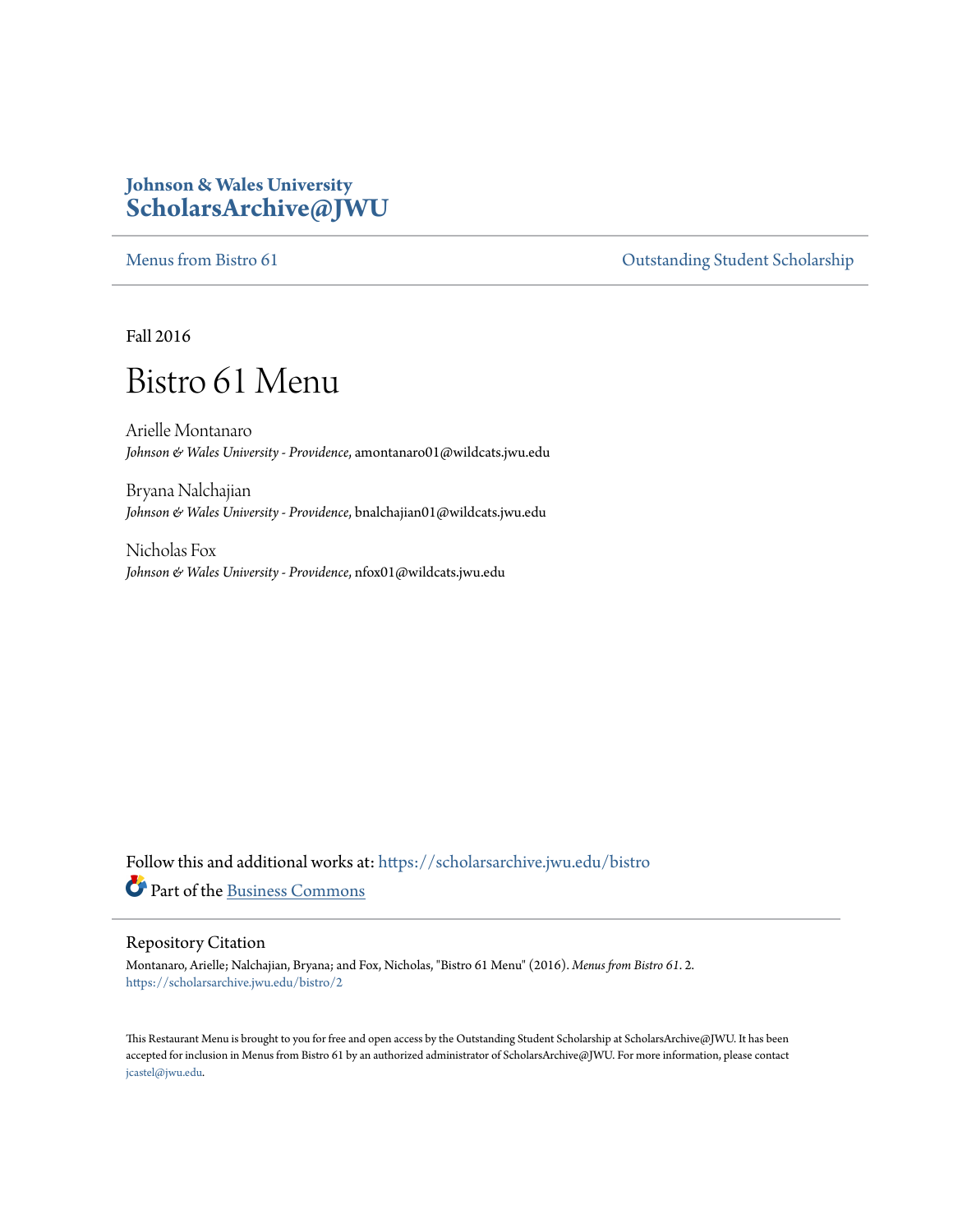

**Students enrolled in the CA/FSM, PA/FSM and Restaurant Management Degree Programs welcome you to Bistro 61. "61" is a high-end bistro concept designed to fully showcase the talents of FSM4061 students to the Johnson & Wales Community.** 

**It is our hope, as a specially invited guest, you will contribute to the enrichment of their management abilities. To that end, we ask that you candidly and professionally critique our performance on the customer comment card that will be presented by your server at the end of your dining experience.** 

**Thank you for assisting in the development of our "61" management team and their desire to professionally represent the Center for Food and Beverage Management, the Hospitality College, and Johnson & Wales University, as they enter food service industry.**

> *Today's Management Team* **Chef: Arielle Montanaro Sous Chef: Bryana Nalchajian Restaurant Manager: Nicholas Fox**

## **Consumer Advisory**

**In compliance with the Department of Public Health, we advise that consuming raw or undercooked meat, poultry or seafood products may lead to health risks & foodborne illnesses**

### **Allergen Advisory**

**We make every attempt to identify ingredients that may cause allergic reactions for those with food allergies; however we ask that you inform your server of any food allergies you or anyone in your party may have.**